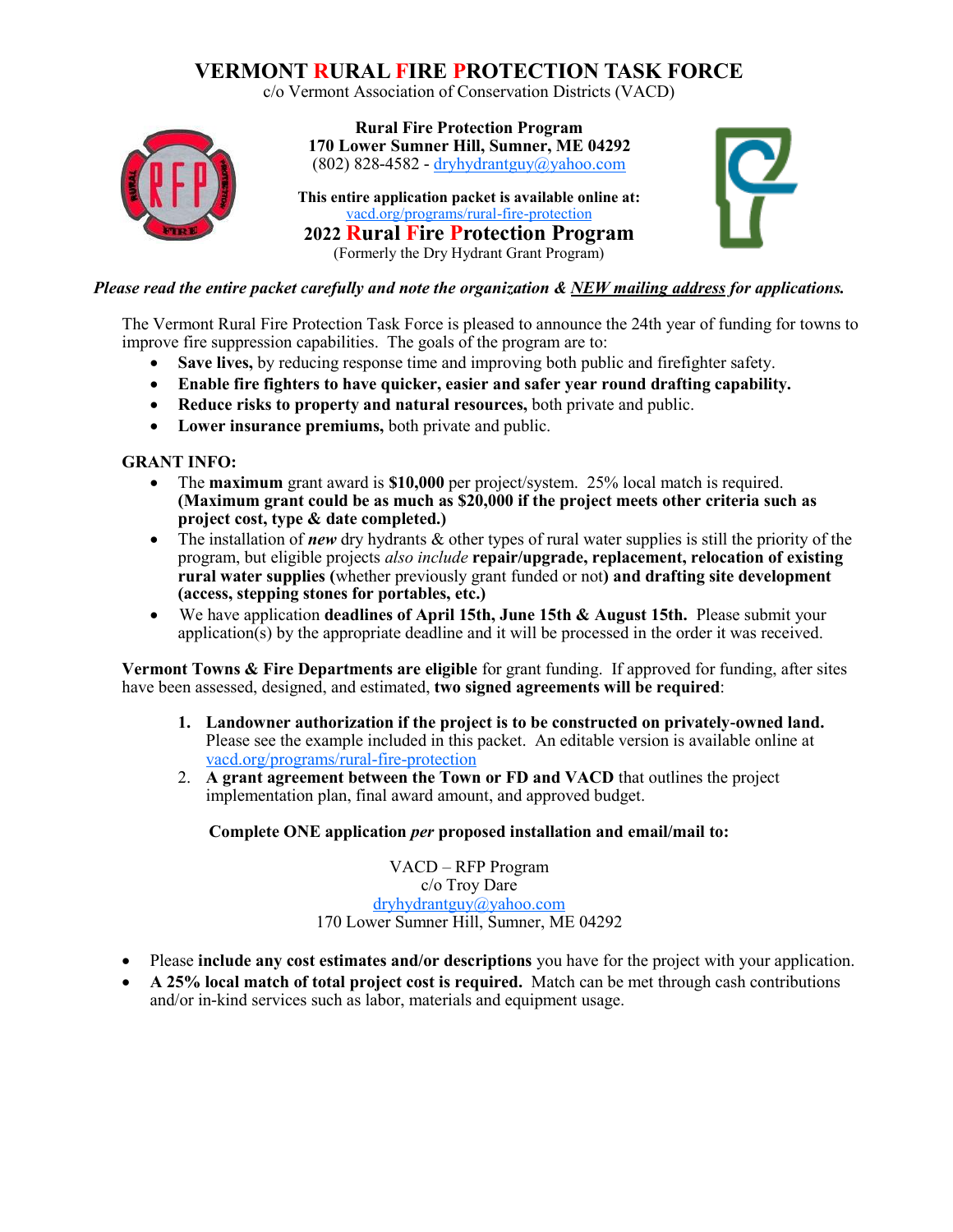### **Project completion will involve submitting:**

- Total project expense documentation including local match and copies of invoices & receipts.
- Project photos before, during, and after completion.
- News article or other public announcement summarizing the project.
- Final inspection that includes: a maintenance log started with results from the first back-flush and test of the system, proper guard posts, signage, painting of any exposed PVC pipe, and any other site specific requirements such as water source capacity and access.

### **QUESTIONS OR COMMENTS?**

Please contact: Troy Dare, Rural Fire Protection Program Manager (802) 828-4582 or [dryhydrantguy@yahoo.com](mailto:dryhydrantguy@yahoo.com)

The map and list of 40 towns in white below have **not completed a VT State grant-funded Rural Fire Protection system**. Applications from these towns will be given top priority for grant funding.





Alburg Andover Avery's Gore Barnard Barnet Barre (City) Brighton Burlington Buel's Gore Chester Fairlee Fair Haven Ferdinand Franklin Glastenbury Jamaica Kirby Langrove Lewis Lemmington

Panton Peru Pittsford Proctor Richmond Rutland (City) Searsburg Somerset South Burlington St. Albans (City) Stannard Vergennes Warners Grant Warren Gore Weston Winhall Winooski

**Note:** Some of these towns have applied in the past but their projects weren't completed for one reason or another. The 3 underlined towns have benefitted from the Special Cases Grant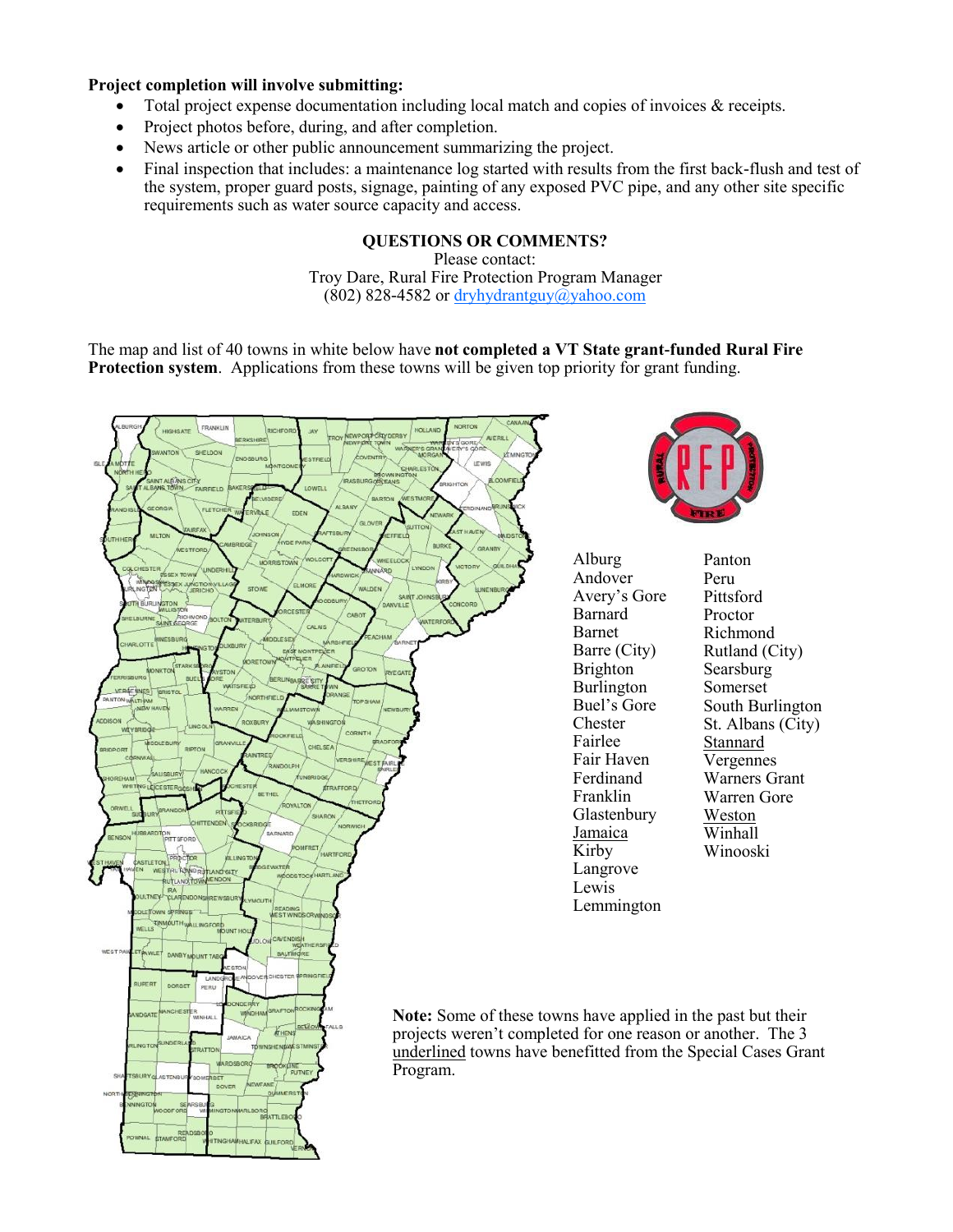| <b>VERMONT RURAL FIRE PROTECTION TASK FORCE</b><br>C/O VERMONT ASSOCIATION OF CONSERVATION DISTRICTS (VACD)<br>1/2<br><b>RURAL FIRE PROTECTION PROGRAM</b><br>170 Lower Sumner Hill<br>Sumner, ME 04292<br><b>2022 RURAL FIRE PROTECTION</b><br>dryhydrantguy@yahoo.com<br>802-828-4582<br><b>GRANT PROGRAM APPLICATION</b><br>Application Deadlines are April 15th, June 15th & August 15th<br>Entire application packet, and all other forms, can be emailed to you or<br>downloaded at www.vacd.org/programs/rural-fire-protection<br>PLEASE FILL IN ALL THE BLANKS - ESPECIALLY THE CONTACT INFORMATION                                                                                                                                                                                                                                                                                                                                                 |  |                                                                                                                                     |  |  |  |
|-------------------------------------------------------------------------------------------------------------------------------------------------------------------------------------------------------------------------------------------------------------------------------------------------------------------------------------------------------------------------------------------------------------------------------------------------------------------------------------------------------------------------------------------------------------------------------------------------------------------------------------------------------------------------------------------------------------------------------------------------------------------------------------------------------------------------------------------------------------------------------------------------------------------------------------------------------------|--|-------------------------------------------------------------------------------------------------------------------------------------|--|--|--|
|                                                                                                                                                                                                                                                                                                                                                                                                                                                                                                                                                                                                                                                                                                                                                                                                                                                                                                                                                             |  |                                                                                                                                     |  |  |  |
|                                                                                                                                                                                                                                                                                                                                                                                                                                                                                                                                                                                                                                                                                                                                                                                                                                                                                                                                                             |  |                                                                                                                                     |  |  |  |
|                                                                                                                                                                                                                                                                                                                                                                                                                                                                                                                                                                                                                                                                                                                                                                                                                                                                                                                                                             |  |                                                                                                                                     |  |  |  |
|                                                                                                                                                                                                                                                                                                                                                                                                                                                                                                                                                                                                                                                                                                                                                                                                                                                                                                                                                             |  |                                                                                                                                     |  |  |  |
| ZIP:<br><b>COMPLETE MAILING ADDRESS:</b><br>You are applying for ONE dry hydrant grant that covers 75% of the total project cost; maximum of \$10,000.<br>(Maximum grant could be as much as \$20,000 if the project meets other criteria such as project cost, type & date completed).<br>Final grant award will be determined after the site has been assessed, designed, and estimated.<br><b>COMPLETE A SEPARATE APPLICATION FOR EACH PROJECT</b>                                                                                                                                                                                                                                                                                                                                                                                                                                                                                                       |  |                                                                                                                                     |  |  |  |
| What is the service area of the hydrant and what type of structures are in this area?<br>Why is this site a priority for your town?<br>How many operational Rural Fire Protection Systems (Dry Hydrants, etc.) do you have in your town right now?<br>Is your proposed system near or depend on an existing culvert or bridge that may be replaced in the near future? YES $\Box$ NO $\Box$<br>Do you have the proposed installation designed? YES $\square$ NO $\square$ If yes, attach design with this form.<br>If no, is design assistance needed? YES $\square$ NO $\square$ IF NO, EXPLAIN:<br>ALL designs must be submitted to and approved by Troy Dare-Engineering Technician prior to installation: 802-828-4582 - dryhydrantguy@yahoo.com<br>Do you prefer weekends for site visits? YES $\Box$ NO $\Box$ If yes, which day is better for you? Sat $\Box$ Sun $\Box$<br>PROJECT TYPE: ONEW OREPAIR/REPLACEMENT OUPGRADE(S) ODRAFTING SITE OOTHER |  | ** PLEASE ATTACH ANY ESTIMATES OR QUOTES YOU HAVE FOR THE PROJECT**                                                                 |  |  |  |
| THIS PROGRAM REQUIRES 25% MATCH WHICH MAY BE PROVIDED IN CASH OR IN-KIND USE OF LABOR, MATERIALS,<br>AND/OR EQUIPMENT. FINAL GRANT PAYMENTS WILL BE CALCULATED AS 75% OF THE TOTAL PROJECT COST UP TO<br>\$10,000 MAXIMUM. EXAMPLES: IF YOUR PROJECT TOTAL IS \$3,500, YOUR FINAL GRANT AWARD WILL BE \$3,500 x 0.75 =<br>\$2,625. IF YOUR PROJECT TOTAL IS \$10,000 YOUR FINAL GRANT AWARD WILL BE \$7,500.<br><b>DESCRIPTION OF WATER SOURCE</b> (Attach any maps or location information if available.):<br>$\Box$ YES $\Box$ NO If YES, please attach a copy of the agreement to your application. If NO, a signed agreement will be required before<br>construction begins if you are awarded grant funds. A landowner agreement outlines installation & maintenance requirements by all parties<br>involved. An example is included in this packet. An editable version is available online at vacd.org/programs/rural-fire-protection                |  | Would you be interested in an all inclusive <b>Rural Water Supply Plan</b> for your Town and/or fire district? YES $\Box$ NO $\Box$ |  |  |  |

## **SEE SECOND PAGE PLEASE READ IMPORTANT GRANT INFORMATION AND SIGN TO COMPLETE APPLICATION**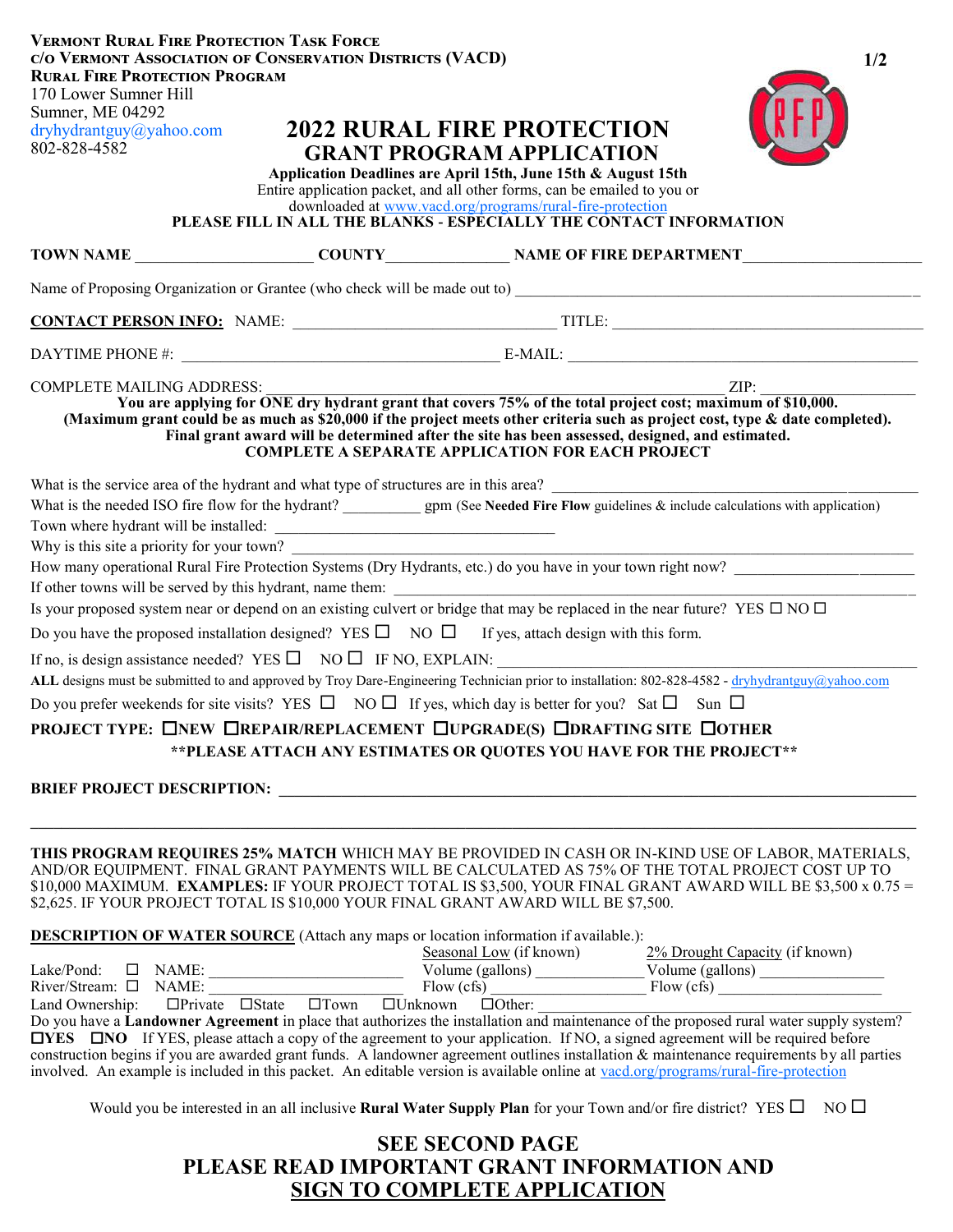

# **2/2 Vermont Rural Fire Protection Task Force**

2022 Rural Fire Protection Grant Application **Application Deadlines are April 15th, June 15th & August 15th** Entire application packet, and all other forms, can be emailed to you or downloaded at www.v[acd.org/programs/rural-fire-protection](https://www.vacd.org/programs/rural-fire-protection/)

### **CONDITIONS OF GRANT:**

**To ensure continued funding and success of this program, it is preferred that you complete RFP project grant in the construction season it is awarded. Please enter into the grant process with that objective.** Unless an extension is authorized by Troy Dare, Rural Fire Protection Program Manager, **all project work must be completed by November 1, 2022. All paperwork must be submitted by November 15, 2022** for payment of the grant. Rural water supply projects must have all the items completed on the list below for approval and reimbursement.

### **Final Report developed and submitted by November 15, 2022 which includes:**

- **Expense Documentation Form,** including summary of total project expenses, amount requested for reimbursement and amount of local match (25% minimum required), **with copies of paid invoices and receipts.**
- **Six or more** color photos of the project before, **during** and after the project. Please focus on installation photos with action. (Please submit **high resolution, digital pictures**; either on a CD or emailed to [dryhydrantguy@yahoo.com\)](mailto:dryhydrantguy@yahoo.com)
- **Public notice of project completion:** We allow online, public, and media notices to satisfy this grant requirement depending on the content of the post, but we still accept, and prefer, printed newspaper and town report publications. Please email complete URL links to the online media to [dryhydrantguy@yahoo.com](mailto:dryhydrantguy@yahoo.com) or mail the complete publication page including name, date, and page number to the RFP Office so we can use it in our yearly report. This report is used at fire service events across the state and VT Legislative functions.

### **A final site inspection will be conducted by Troy Dare, Task Force Engineering Technician to check the following:**

- Standpipe **painted**. The paint helps reduce **ultra-violet ray breakdown** and identify dry hydrant location.
- Hydrant protected by **guard posts**. **Guard posts** need to be strategically placed to deflect vehicles and fire apparatus from damaging the connection point or other parts of the system; 6x6s, large stones, concrete blocks, etc. preferred.)
- **Maximum Suction Lift** does not exceed **15 feet**. **Maximum Suction Lift** is the vertical measured distance from the surface of the estimated low water level to the eye of the pump.
- **Year round access provided.** The access to the dry hydrant is adequate for fire apparatus and will be kept clear and plowed year round.
- **Signage - NO PARKING - Fire Lane** mounted on an 8' sign post, or something similar that keeps the sign visible at all times. (This can be a standard reflective dry hydrant sign or a custom, more aesthetically pleasing sign; as long as it says, "No Parking - Fire Lane," it's adequate.)
- **Maintenance Record** established with first back flush and maximum flow test recorded. Please **MAX flow test** the hydrant until pump reaches cavitation. Along with other important information about the new RFP system, the maximum flow rate is submitted to VT Enhanced 911 for inclusion in the VT State Emergency Response Systems databases. The known max flow rate can be used for training purposes and help monitor the integrity of the system.

### **Maintenance Required**

Dry Hydrants, although relatively simple in concept, have maintenance requirements to remain efficient and operational. Once the system is complete, the maintenance required includes:

- Repainting of any exposed PVC pipe as necessary.
- An annual back-flush and test of the system.
- Maintaining vehicle access year-round.
- Replacing NO PARKING Fire Lane signage when necessary.
- Other maintenance protocols for other types of rural water supplies.

By signing this application, I certify that the information provided above is accurate to the best of my knowledge. Our Town/ Fire Department will comply with all the requirements of the grant as explained above, including maintaining the system in the future, and will make our financial records available for audit if required.

| Signature:                                                     | <b>Printed:</b> |
|----------------------------------------------------------------|-----------------|
| Title:                                                         | Date:           |
| Organization (Town, Fire Dept., or other Incorporated Entity): |                 |

**If available, please attach any designs/sketches, cost estimates, landowner agreements, maps, or any other relevant information to this completed application.**